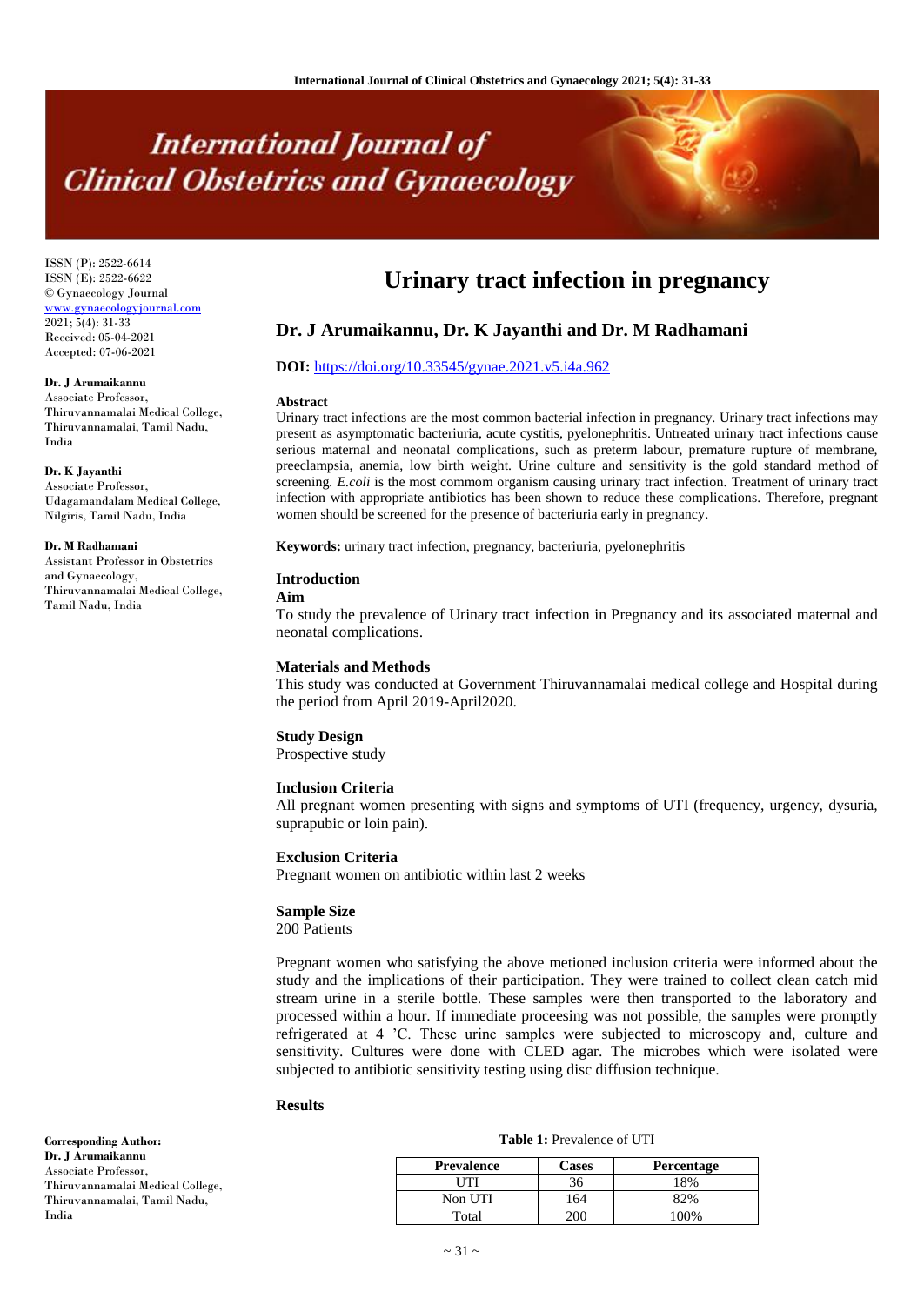



**Table 2:** Age distribution

| Age         | No | $\frac{0}{0}$ |
|-------------|----|---------------|
| $21-25$ Yrs |    |               |
| $25-30$ Yrs |    |               |
| $30-35$ Yrs |    |               |

# **Table 3:** Parity

| Gravida | No | $\frac{6}{9}$ |
|---------|----|---------------|
| Primi   |    | 19            |
| Multi   | ററ |               |

| Table 4: Pathogenic species |                |               |  |
|-----------------------------|----------------|---------------|--|
| Pathogen                    |                | $\frac{0}{0}$ |  |
| E Coli                      | 18             | 50%           |  |
| Klebsiella pneumonia        | 8              | 22%           |  |
| Enterococcus fecalis        | 4              | 11%           |  |
| Pseudomonas aeruginosa      | 3              | 8%            |  |
| Proteus mirabilus           | $\overline{c}$ | 6%            |  |
| Staphylococcus              |                | 3%            |  |
| Total                       |                | 100%          |  |



# Organisms

# **Table 5:** Antibiogram

| <b>Antibiotic Sensitivity</b> | N <sub>0</sub> | $\frac{0}{0}$ |
|-------------------------------|----------------|---------------|
| Gentamycin                    | 21             | 58%           |
| Cefotaxim                     | 15             | 41%           |
| Norfloxacin                   | 11             | 31%           |
| Piperacillin                  | 10             | 28%           |
| Meropenam                     |                | 25%           |
| Ceftriaxone                   |                | 22%           |
| Ampicillin                    |                | 22%           |
| Amoxycillin                   |                | 6%            |